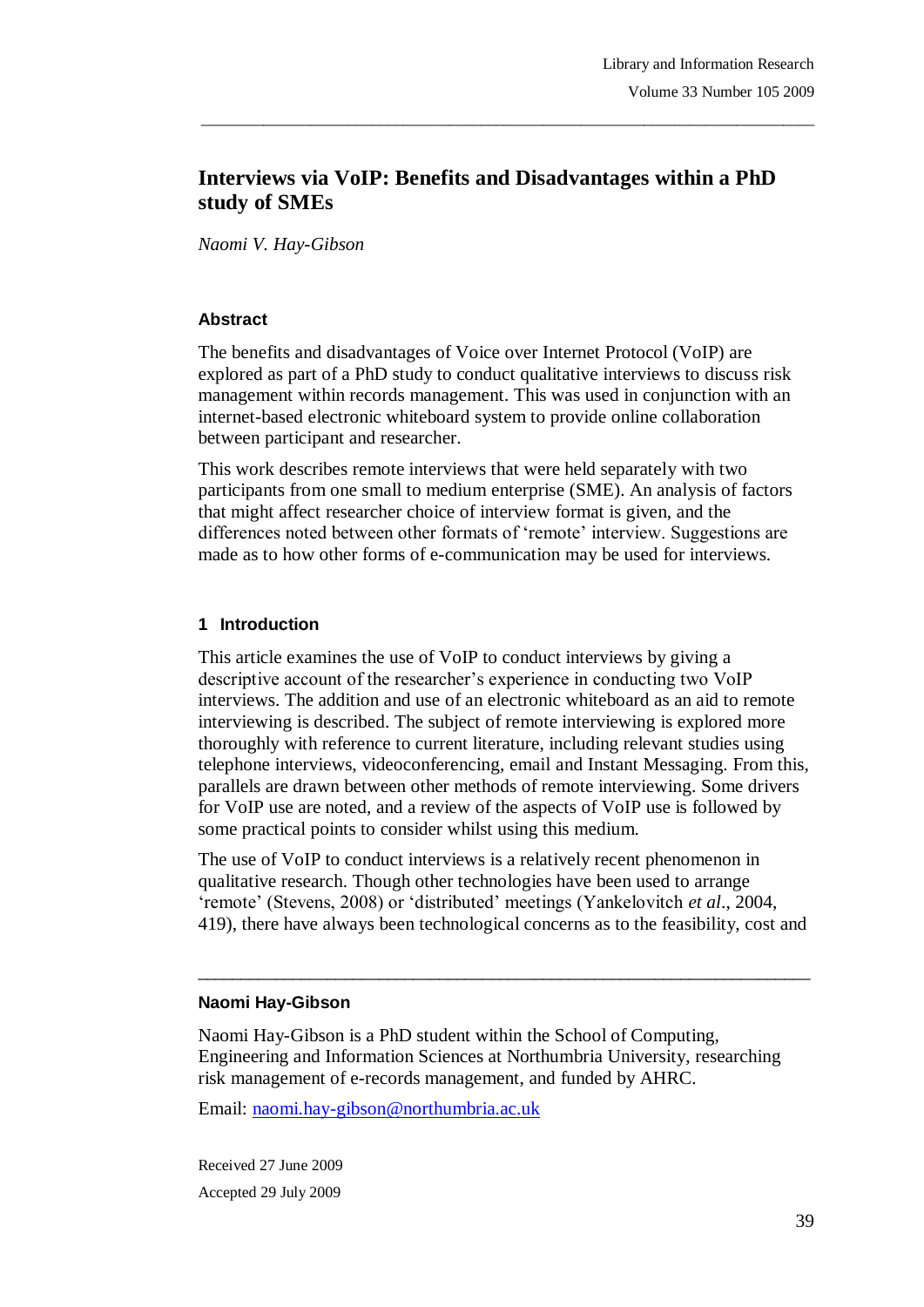value of the interview from both the perspective of the researcher and that of the participant. There appears to be a "gold standard of face-to-face interviewing" (McCoyde and Kerson, 2006, 390) with the view that other methods are a compromise, rather than valid techniques in themselves. It is hoped that the evaluation of some alternatives to the 'gold standard', each with their own attractions, will prove of use to researchers who need to access specific participant groups remotely.

\_\_\_\_\_\_\_\_\_\_\_\_\_\_\_\_\_\_\_\_\_\_\_\_\_\_\_\_\_\_\_\_\_\_\_\_\_\_\_\_\_\_\_\_\_\_\_\_\_\_\_\_\_\_\_\_\_\_\_\_\_\_\_\_\_\_\_\_\_\_\_\_\_\_\_\_\_\_\_

This paper examines the benefits and disadvantages found when the method of interviewing two participants over VoIP was used to compensate for difficulties in arranging face-to-face meetings with participants in a rural SME.

The company participating was an SME in the north-east of England. It had offered to participate in a PhD study examining risk management in e-records management. This involved holding a batch of interviews with selected members of staff and managers, recording the interviews in order to transcribe them and then using the transcript to form the basis of a corpus for analysis. This corpus was formed from a collection of interview transcripts. Thematic coding of this corpus and generation of rich pictures was used to triangulate evidence to form a greater holistic understanding of the SME's attitudes and drivers towards risk management in electronic records management.

The use of VoIP interviews was prompted by a difficulty in reaching the site and in contacting individual employees. The SME was housed in an industrial estate unit outside a town not accessible via rail. One of the employees participating was a teleworker who worked on-site only once a week. As the SME was used to using a VoIP application as a medium for communication between its workers, there was a very positive response from the business owner to using this method for interviews. It was also felt by the researcher that using VoIP would be less intrusive to the SME than a physical visit.

## **2 PhD study interviews – an account of two experiences**

Interviews were held with two participants from the company. Interviews had been held with these participants beforehand. Both had been contacted by the manager of the company and the researcher to ascertain if they would be available to interview through a VoIP application called Skype (2009). The participants required access to illustrations rendered for the interview, and so an interactive whiteboard was chosen to work alongside the VoIP application.

Participant 1 was a teleworker in the company and opted to hold the interview on a day convenient for her when she was not in the office, but at home. The call was made using VoIP audio, rather than a video call. Skype's Instant Messaging (IM) feature was used to send over the link to the digital whiteboard. The participant was quite relaxed, and seemed more open to answering questions posed to her than in a previous interview session held in person, within the company.

Two-thirds of the way into the interview, the WiFi connection to the researcher's laptop lost connectivity and the Skype call was dropped. After a brief time was taken to re-establish the connection, the researcher connected via VoIP again to the participant, explained what had happened, and resumed the interview with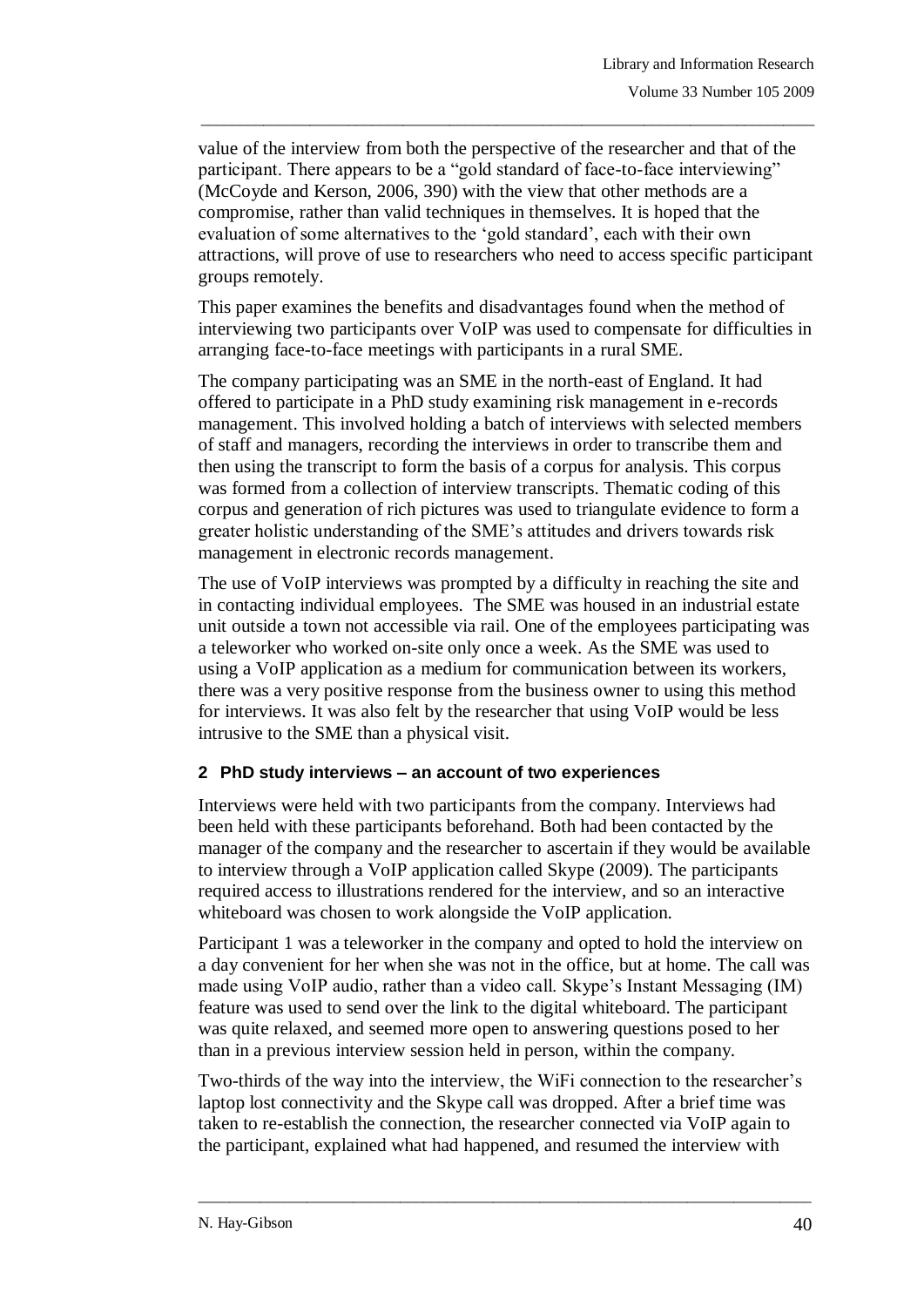minimal trouble. The interview lasted roughly 70 minutes, yielding an hour of relevant material from the interview to the PhD study.

\_\_\_\_\_\_\_\_\_\_\_\_\_\_\_\_\_\_\_\_\_\_\_\_\_\_\_\_\_\_\_\_\_\_\_\_\_\_\_\_\_\_\_\_\_\_\_\_\_\_\_\_\_\_\_\_\_\_\_\_\_\_\_\_\_\_\_\_\_\_\_\_\_\_\_\_\_\_\_

Participant 2 was a manager who worked full-time at the site. He was able to have his interview at the office, and confirmed his availability via email. This call was made via Skype VoIP audio, and again the IM feature was used to transmit a link to the electronic whiteboard program used successfully in Participant 1's interview. His interview lasted roughly 150 minutes, and was interrupted at roughly 55 minutes into the call, by an antivirus program update. The researcher called the participant back using VoIP, and resumed the interview. This longer than usual interview (two hours rather than one) gave a huge opportunity for material-gathering, and included a protracted use of the whiteboard, with the participant designing and creating a top-level diagram of his own design upon it. The participant's engagement with the interview was impressive, as the usual time for interviews with this company varied between  $30 - 70$  minutes. This long interaction with the remote interview can be mainly explained by the fact that the participant took great pains to illustrate a diagram for the researcher using the electronic whiteboard, which gave the participant a chance to reflect on his own ideas and to demonstrate them to the researcher.

## **3 Recording the VoIP interview**

The recording set-up for the call was an Olympus WS 21OS digital recorder attached to an external microphone, and rested near the speakers of the computer. As there had been no collection of visual data beforehand in the study, there were no requirements to record video footage that may have been available via Skype.

However, copies of the digital whiteboard were taken in the form of screen captures after significant changes and each complete element added by the participant, such as a whole text box or shape. This was recorded in a Microsoft Word document. This helped to preserve a record of the digital whiteboard session held with participants 1 and 2, and showed the participant and researcher interaction clearly. Whilst the researcher could place markings on the whiteboard to indicate specific parts of the diagrams put up onto it, the participants were also able to mark up the diagram and contribute with text and image.

Evaluating other possibilities, the audio-recording program ‗Audacity' (Mazzoni, 2008) could also have been used to record sound directly into the computer being used to host the VoIP session, but the researcher preferred to use an external digital recorder, as Audacity files can be quite large, before conversion to .MP3 or .WMA format, and may prove taxing to a slower computer which also runs other processes at the same time. However, when using a computer where file storage space is not an issue, Audacity could be used to record directly to the computer.

## **4 Use of interactive whiteboard technology in supplementing interviews**

Twiddla (2008), an online interactive whiteboard facility, was used to allow collaboration between the participant and the researcher. Twiddla was chosen for its ease of use, simple interface for tools, and its web-based availability. Twiddla was also chosen for the fact that there is no requirement to download software to enter into a shared whiteboard environment. This may be a specific problem to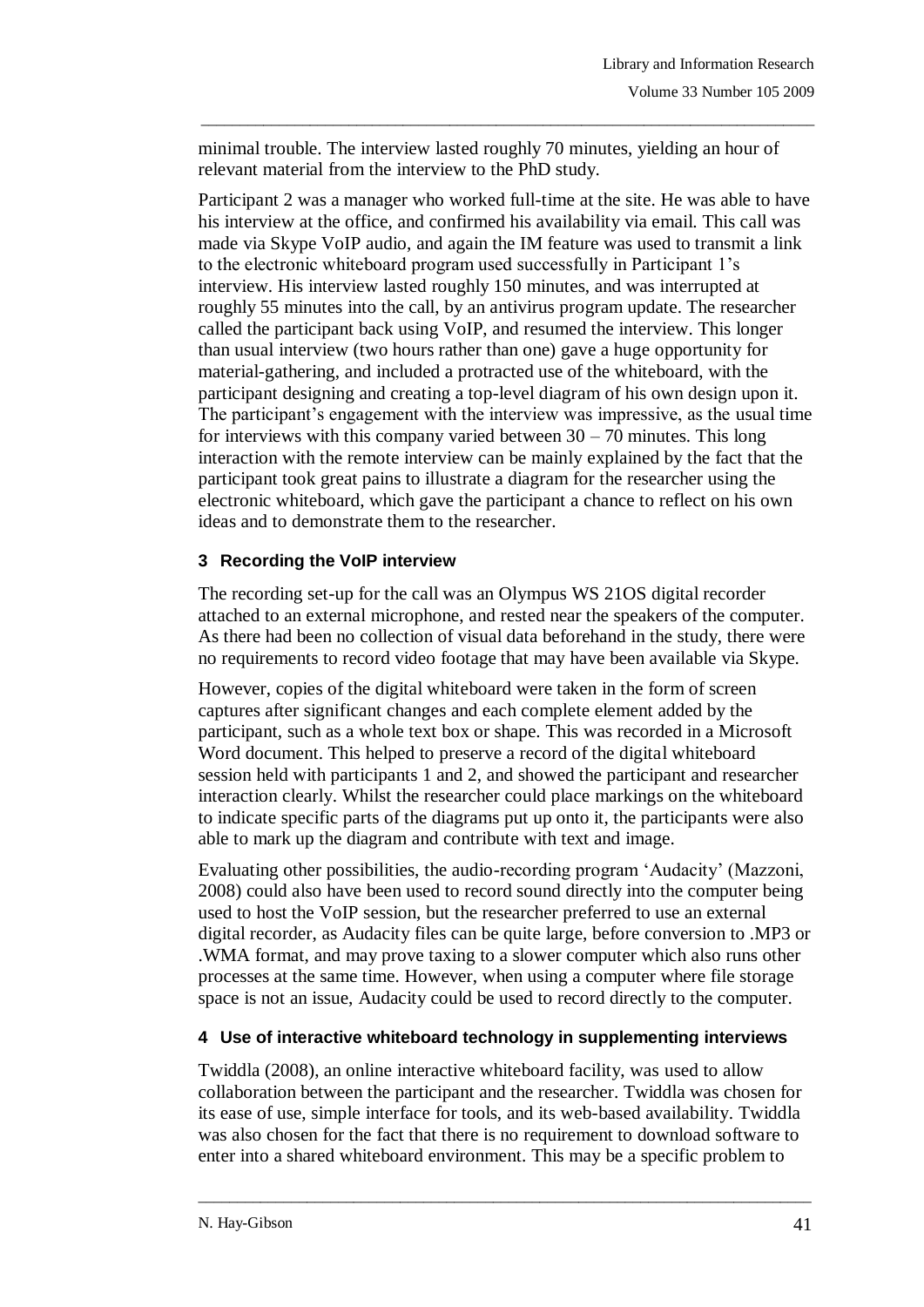those who are being interviewed within work environments or who are on a network without administrator rights.

Images can be imported onto the online space, and seen by participants who are sent the URL. Uploaded images could be seen by both the researcher and the participant, could be annotated with text and drawn upon by both researcher and participant in two different colours.

\_\_\_\_\_\_\_\_\_\_\_\_\_\_\_\_\_\_\_\_\_\_\_\_\_\_\_\_\_\_\_\_\_\_\_\_\_\_\_\_\_\_\_\_\_\_\_\_\_\_\_\_\_\_\_\_\_\_\_\_\_\_\_\_\_\_\_\_\_\_\_\_\_\_\_\_\_\_\_

An example of an image as seen in Twiddla is shown in Figure 1.



## **Figure 1: Twiddla: example of use.**

Another aspect of the use of the interactive whiteboard is that the participants using it within these sessions seemed to be more eager to annotate information, and describe through diagrams their perceptions of information and records management structure. Though there is not enough evidence to be conclusive about this aspect, the willingness to participate indicated that the online whiteboard's novelty may increase participant annotation of diagrams. In terms of the use of this data, compliance with Northumbria University's regulations was in force (Northumbria University, 2008).

## **5 Interview methods**

There has been much technological progress in terms of the possibilities for carrying out a 'remote' interview. VoIP is a recent addition to the tools that researchers and educators can use in order to interview or broadcast over distances without a physical presence, as used successfully by Lotter (2009) and Miltenoff, Flanders *et al*. (2008).

Using a VoIP program, researchers can make a direct PC-to-PC call, or call out to a landline anywhere in the world. Charges and costings for VoIP programs may vary, but the general options place an emphasis on free PC-to-PC calls, with telephony to a landline for a small charge (Branzburg, 2007; Lotter, 2009).

\_\_\_\_\_\_\_\_\_\_\_\_\_\_\_\_\_\_\_\_\_\_\_\_\_\_\_\_\_\_\_\_\_\_\_\_\_\_\_\_\_\_\_\_\_\_\_\_\_\_\_\_\_\_\_\_\_\_\_\_\_\_\_\_\_\_\_\_\_\_\_\_\_\_\_\_\_\_\_

Table 1 describes both advantages and disadvantages for each of the methods.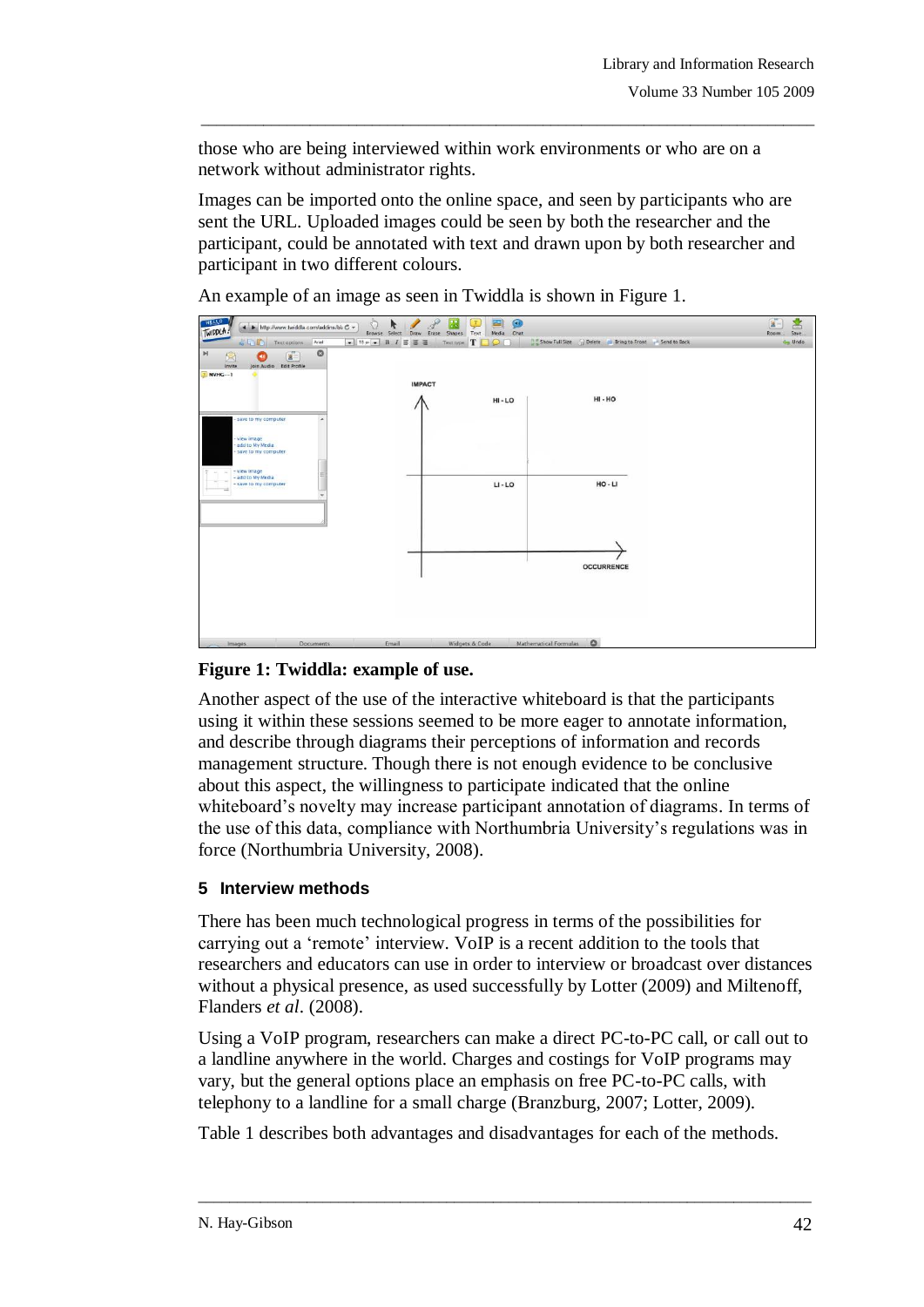| Technology             | Advantages                                                                                                                                                                                                                                                                                                     | Disadvantages                                                                                                                                                                                                                                                                                                                                                                                       |
|------------------------|----------------------------------------------------------------------------------------------------------------------------------------------------------------------------------------------------------------------------------------------------------------------------------------------------------------|-----------------------------------------------------------------------------------------------------------------------------------------------------------------------------------------------------------------------------------------------------------------------------------------------------------------------------------------------------------------------------------------------------|
| VoIP                   | $Costs$ – Free using PC-to-<br>PC calls, calls to<br>landlines may be made<br>at a small cost<br>Human element $-$<br>Participants and<br>viewer able to see each<br>other and read face<br>and body language in<br>video calls<br>Recordable - Audio<br>recordings can be<br>made of the interview<br>session | Technology requirements -<br>Internet access needed by the<br>calling party (VoIP to<br>landline) and for both parties<br>when calling PC-to-PC.<br>VoIP-enabled program must<br>be installed at both ends for<br>PC calls, as well as<br>microphones and cameras for<br>respective audio and video<br>inputs<br>Human element - Participants<br>may feel embarrassed or<br>nervous to be on camera |
| Videoconferencing      | Human element-<br>Participants and<br>viewer able to see each<br>other and read face<br>and body language<br><i>Recordable</i> – Audio<br>recordings can be<br>made of the interview<br>session                                                                                                                | Technology requirements -<br>Videoconferencing<br>equipment needed by both<br>parties<br>$Costs$ – Purchase and<br>maintenance of<br>videoconferencing equipment<br>Human element - Participants<br>may feel embarrassed or<br>nervous to be on camera                                                                                                                                              |
| Telephone<br>Interview | Costs - Cost of call lower<br>than cost of travel to<br>participant location<br>Recordable - Audio<br>recordings can be<br>made of the interview<br>session                                                                                                                                                    | Human element -Participants<br>and researchers may feel<br>awkward in dealing without<br>body language or nonverbal<br>cues in interview<br>Technology requirements -<br>Telephone access needed for<br>both parties. Reference<br>materials need to be shared<br>physically with the<br>participant beforehand rather<br>than in session                                                           |

\_\_\_\_\_\_\_\_\_\_\_\_\_\_\_\_\_\_\_\_\_\_\_\_\_\_\_\_\_\_\_\_\_\_\_\_\_\_\_\_\_\_\_\_\_\_\_\_\_\_\_\_\_\_\_\_\_\_\_\_\_\_\_\_\_\_\_\_\_\_\_\_\_\_\_\_\_\_\_

**Table 1: Table of advantages and disadvantages in three forms of remote interview technology methods – VoIP, videoconferencing and telephone interviews.**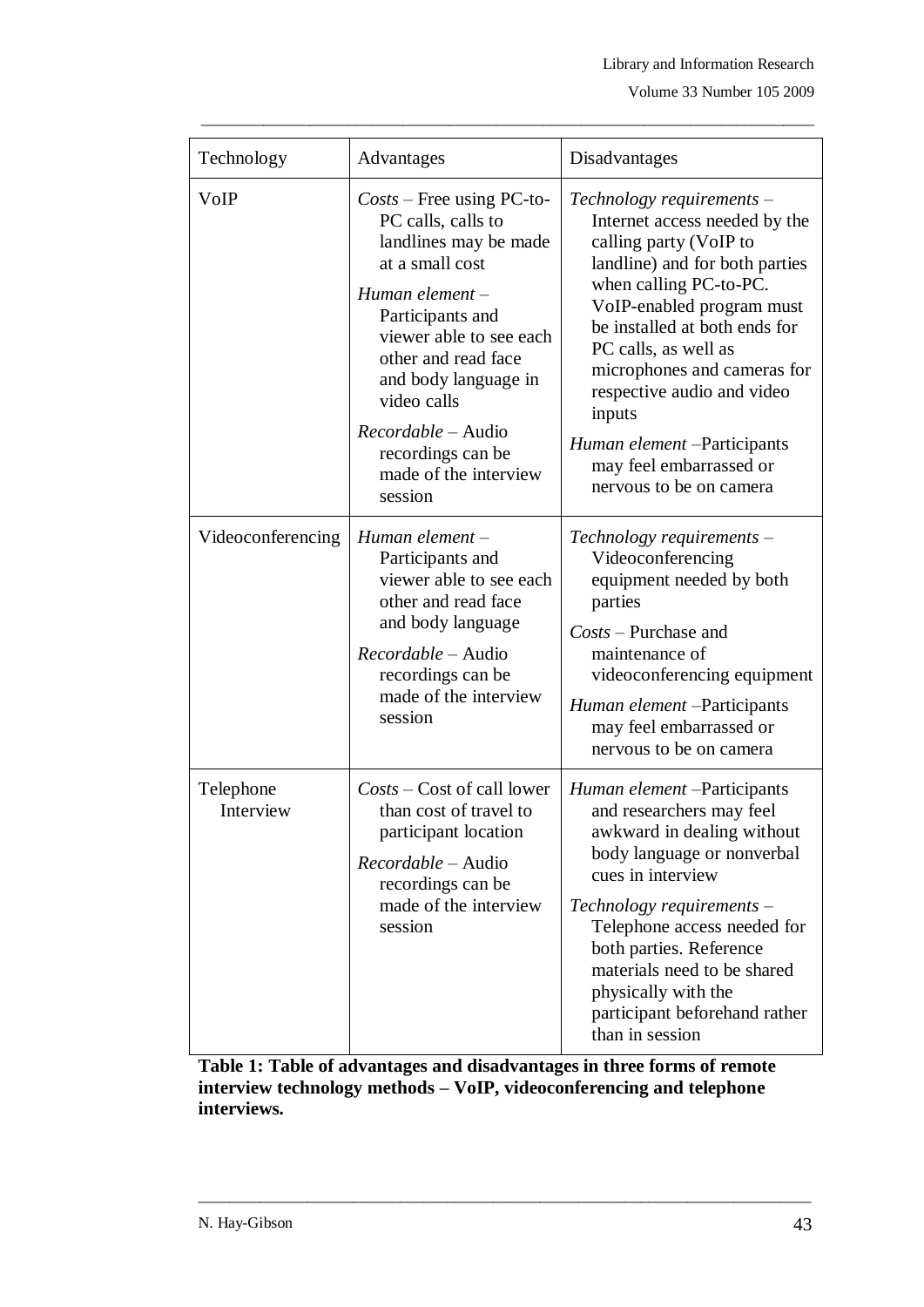Other tools have included telephone interview (Siemiatycki, 1979; Sturges and Hanrahan, 2004; Worth and Tierney, 1993) videoconferencing (Straus, Miles and Levesque, 2001; Webster, 1998), and email interviews (Bampton and Cowton, 2002; McCoyde and Kerson, 2006). Described here, in regards to the literature, are their benefits and disadvantages for remote interviewing.

\_\_\_\_\_\_\_\_\_\_\_\_\_\_\_\_\_\_\_\_\_\_\_\_\_\_\_\_\_\_\_\_\_\_\_\_\_\_\_\_\_\_\_\_\_\_\_\_\_\_\_\_\_\_\_\_\_\_\_\_\_\_\_\_\_\_\_\_\_\_\_\_\_\_\_\_\_\_\_

Videoconferencing, a technology that became popular in the early to mid-1990s, is very dependent on the use of specific hardware with both the researcher and the participant/s. Sellen noted that "the explicit goal of videoconferencing is often stated as one of simulating face-to-face meetings" (Sellen, 1995, 403). Webster's (1998) identification of a psychological impact of human interaction in terms of the uptake of videoconferencing is relevant to any communication technology using video; though the technology may have changed, the behaviour and attitudes of video call users is still an important consideration (Stevens, 2008; Straus *et al*., 2001) for any researcher. Reluctance to participate with video may be because of a concern about personal privacy (Webster, 1998, 272) or shyness.

Telephone interviews have had the longer history in terms of remote interviewing. Worth and Tierney (1993, 1077) note that "Previous studies concerned with methodological issues in public survey research have attempted to assess whether telephone interviews yield data of comparable quality to other methods, with inconclusive results". Sturges and Hanrahan (2004, 108) have indicated that this method has also not been popular for qualitative research: "The use of telephone interviews in qualitative research is uncommon, due largely to concern about whether telephone interviews are well suited to the task." However, in regards to this perception, they found that the mode of interview did not 'influence the data to any significant degree' (Sturges and Hanrahan, 2004, 113). Siemiatycki (1979) also found that in comparison with a mailed survey's returns of 76 – 83%, the telephone interview achieved a high (87%) response rate.

## **6 Parallels with videoconferencing**

The use of the VoIP form of interviewing has certain specific parallels with videoconferencing, but also marked differences in the terms of the success and widespread rollout of both equipment and software. Webster (1998) has noted that the initial poor take-up of videoconferencing in one case study business setting was due to a complex mix of factors which involved the use of the videoconferencing technology as a form of 'check' on whether the employee was present at his or her desk. The employees did not appreciate this, and so the videophones went unused. Other factors involved a wish for human interaction other than via videophone.

It is evident, then, that the key aspects of the use of videoconferencing technology involve a psychological angle between the user groups. This is key to note when considering the potential value of the video call aspects of Skype's VoIP service.

Amongst the key factors that Webster notes of the use of such technology are user needs, training and documentation, system reliability, and ease of connection (Webster 1998, 258–265). It is clear that users had to be supported in business use of videoconferencing, and this should be noted in the use of video calls via VoIP.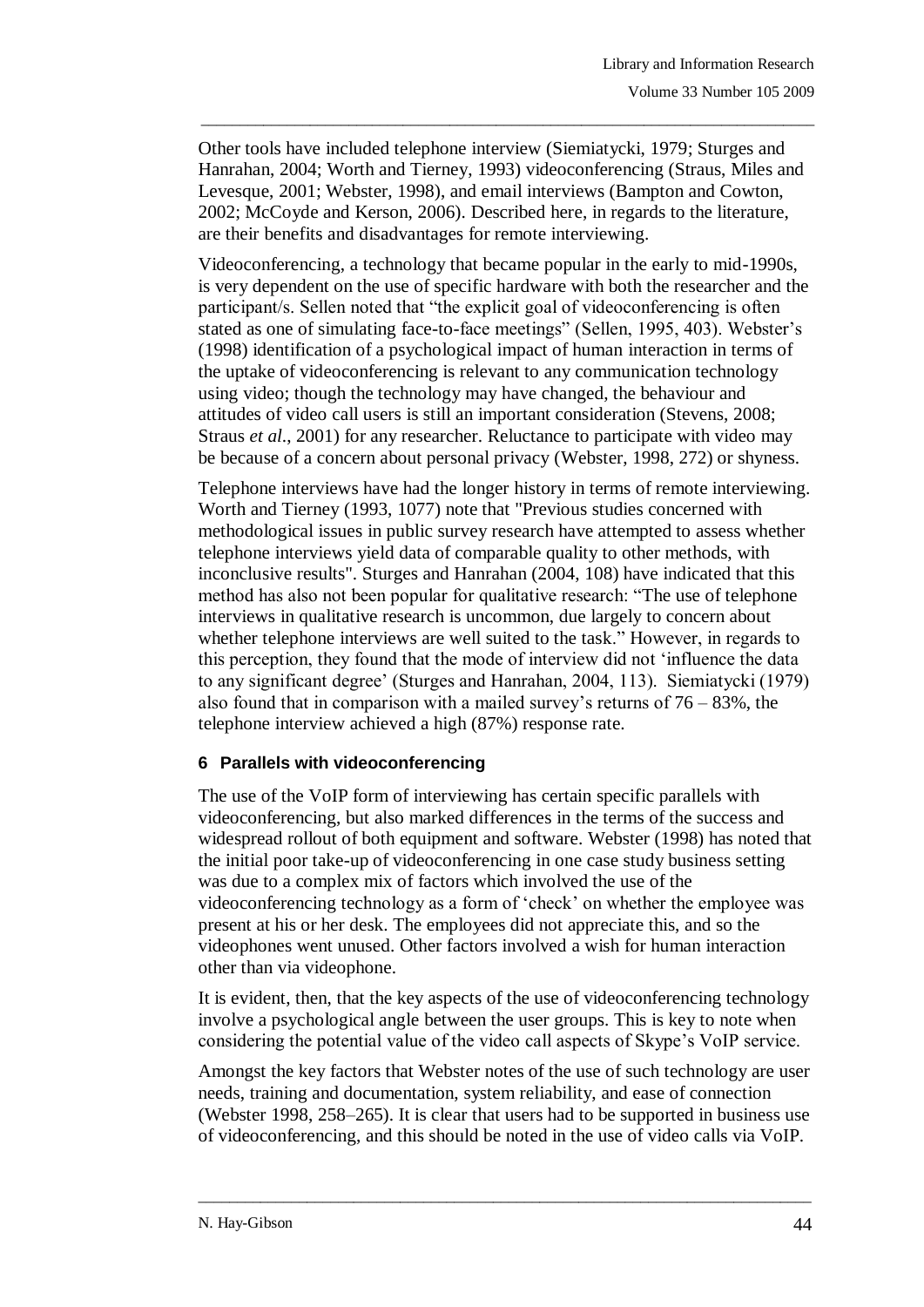## **7 Parallels with telephone interviews**

The telephone interview is the most used of the techniques of remote interviewing. Siemiatycki (1979) noted that the overall high cost of research was an important limiting factor. Based on the comparisons of a mail and telephone survey in comparison with the 'conventional' form of interview, his work can be seen as a clear example of a researcher trying to use current technology to expand research techniques. Despite noting earlier in their work the general negative academic responses to the telephone interview as a method, Sturges and Hanrahan (2004) used this format as a contingency method and found that it worked positively in response to difficulties in reaching a target participant group of prison visitors and correctional officers (Sturges and Hanrahan 2004, 111).

\_\_\_\_\_\_\_\_\_\_\_\_\_\_\_\_\_\_\_\_\_\_\_\_\_\_\_\_\_\_\_\_\_\_\_\_\_\_\_\_\_\_\_\_\_\_\_\_\_\_\_\_\_\_\_\_\_\_\_\_\_\_\_\_\_\_\_\_\_\_\_\_\_\_\_\_\_\_\_

Worth and Tierney (1993) note the saving of time and travel expenses when using telephone interviews as an alternative to face-to-face interviewing. However, their harrowing description of the difficulties faced by elderly participants of a research survey designed to ask about post-surgical experience is vital for the comprehension of the context of suitable use of technology for both participants and the research situation. Regardless of the possible simple parallels between an audio call using VoIP technology and a telephone call, there is a strategic problem regarding VoIP that also applies to the telephone interview. Technology has changed, and whilst the factors of technological availability may have improved, the challenges of technological literacy are still extant.

# **8 Parallels with email**

As an email is an asynchronous form of communication, it cannot lend itself to the emotional interpretations of a 'live' interview. It is a medium in which the first question may determine the destination of all the others. However, McCoyde and Kerson (2006), in their study of women who experienced terminations performed after diagnosis of foetal anomaly, have found it an invaluable technique for accessing ‗stigmatised and isolated populations whose voices are stifled'. The asynchronicity can also be a benefit: Bampton and Cowton (2002) found that ―…one of the major benefits of the e-interview, in that busy subjects—and busy researchers, for that matter—do not have to identify a mutually convenient time to talk to each other. Nor do they each need to find a single chunk of time in which to complete the full interview, since as an interview—rather than something more akin to an e-mailed questionnaire—there should normally be more than one episode of question and answer."

This format may also be used creatively to bridge the gap between the interviewer and participant in terms of language and geography. Other uses could be in the confirmability of qualitative evidence, such as allowing a participant to read through a previous interview transcript, and taking an opportunity to ask about specific incidents within it.

## **9 Other computer-based interview methods**

Instant Messaging is one of the truly ‗instantaneous' technologies that can provide a platform for interview. It is possible to type a question and get a real-time answer, and some services allow the use of multiple services in one session: e.g.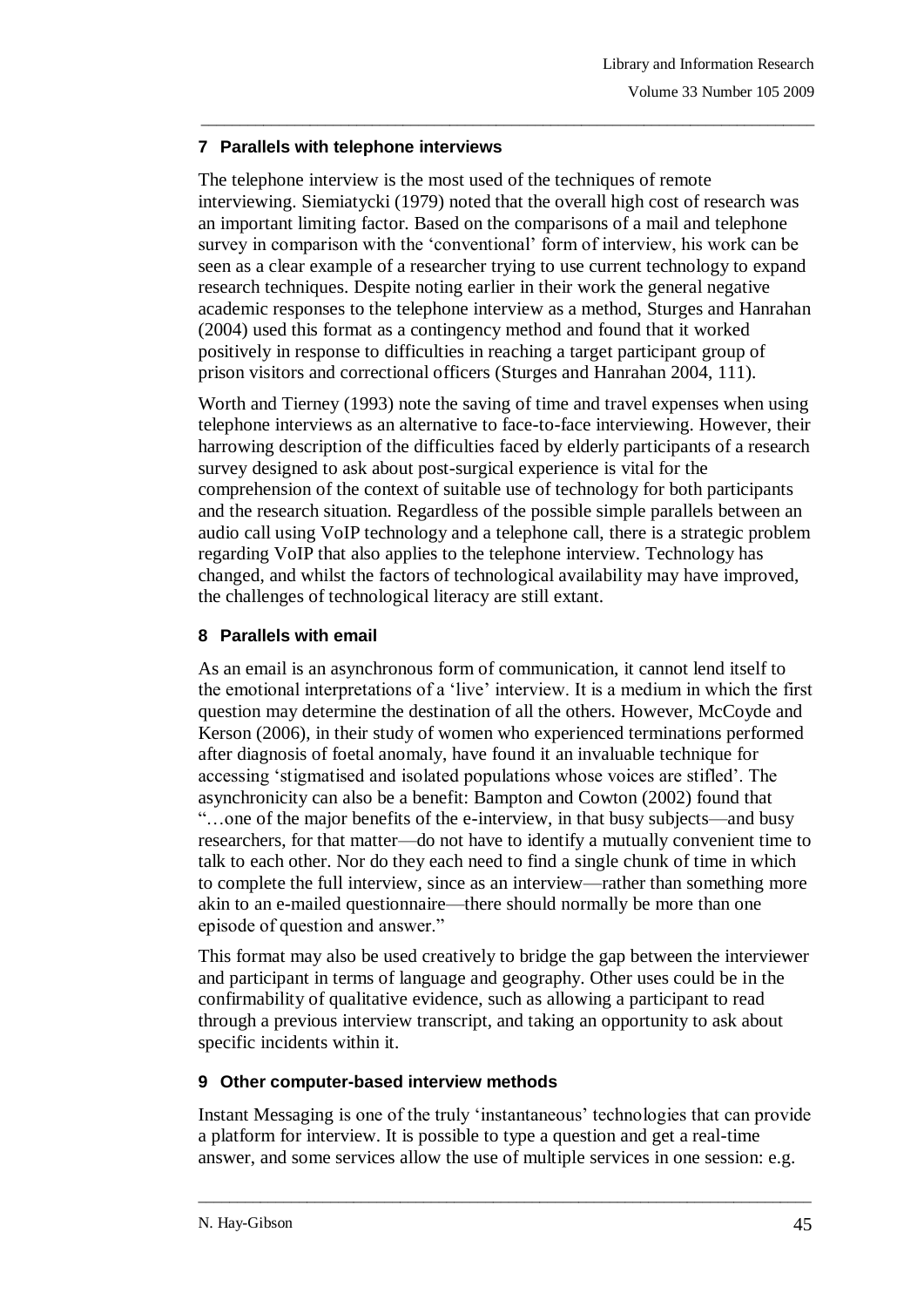combining an audio call with typed responses, or a video call with audio, similar to Skype. Flynn (Flynn, 2004; Flynn and Kahn, 2003) has noted that IM can be misused in businesses as a technology, and therefore use of it must be carefully managed. As IM is not a truly accepted medium of contact for interviews, there is a paucity of studies in which it has been used in terms of general data collection (Stieger and Göritz, 2006, 552). In terms of using IM as an interviewing method, it must be considered that it again falls short of the ‗gold standard' and does not have the research historicity of telephony or videoconferencing, but it may provide access to a participant group that might otherwise not be reached.

\_\_\_\_\_\_\_\_\_\_\_\_\_\_\_\_\_\_\_\_\_\_\_\_\_\_\_\_\_\_\_\_\_\_\_\_\_\_\_\_\_\_\_\_\_\_\_\_\_\_\_\_\_\_\_\_\_\_\_\_\_\_\_\_\_\_\_\_\_\_\_\_\_\_\_\_\_\_\_

## **10 Drivers for the use of VoIP as a medium**

The drivers for using VoIP as a medium to connect with the business for the PhD study were:

- Expense calls made PC-to-PC were free
- Time the time taken to set up the VoIP interview was considerably less than the travel time usually taken to reach the SME's location
- Availability participants felt in control of when they wanted to schedule the interviews, and it was usually on shorter notice than physical availability e.g. the flexibility of being able to call a teleworker either at home or at the business, using the same contact details
- Practicality the Skype VoIP system was already available within the company, required no training on the part of the researcher or participant, and provided a good quality audio for recording and later transcription
- Acceptability participants were conversant with VoIP technology and the Skype system was a conventional program in frequent daily use within the SME, as it had been instituted by managers

## **11 Aspects of the use of VoIP for remote interviews**

The method of VoIP for remote interviews is one that has great potential to become an alternative to the 'gold standard' of face-to-face interviews. However, new skills must be learnt: presentation on-camera, a skill already needed in videoconferencing, must be combined with interview techniques to improve interviewer rapport with the participant for the chance to collect more granular data. VoIP interviews can be supplemented with other technologies, such as the use of an interactive whiteboard, in order to counter the difficulties found when trying to get a participant to focus on supplementary material such as illustrations, graphs or charts. Technical skills are also needed; VoIP programs must be installed, upgraded as needed, and technical delays resolved quickly if an interview is interrupted or delayed.

There are method-specific difficulties and disadvantages. One of the main problems is the need to have specific software. Though the ease of downloading programs can be great, it can also tax networks where there needs to be permission from a network or systems administrator in order to have access to certain programs. Updates and upgrades can cause the same problem. It may be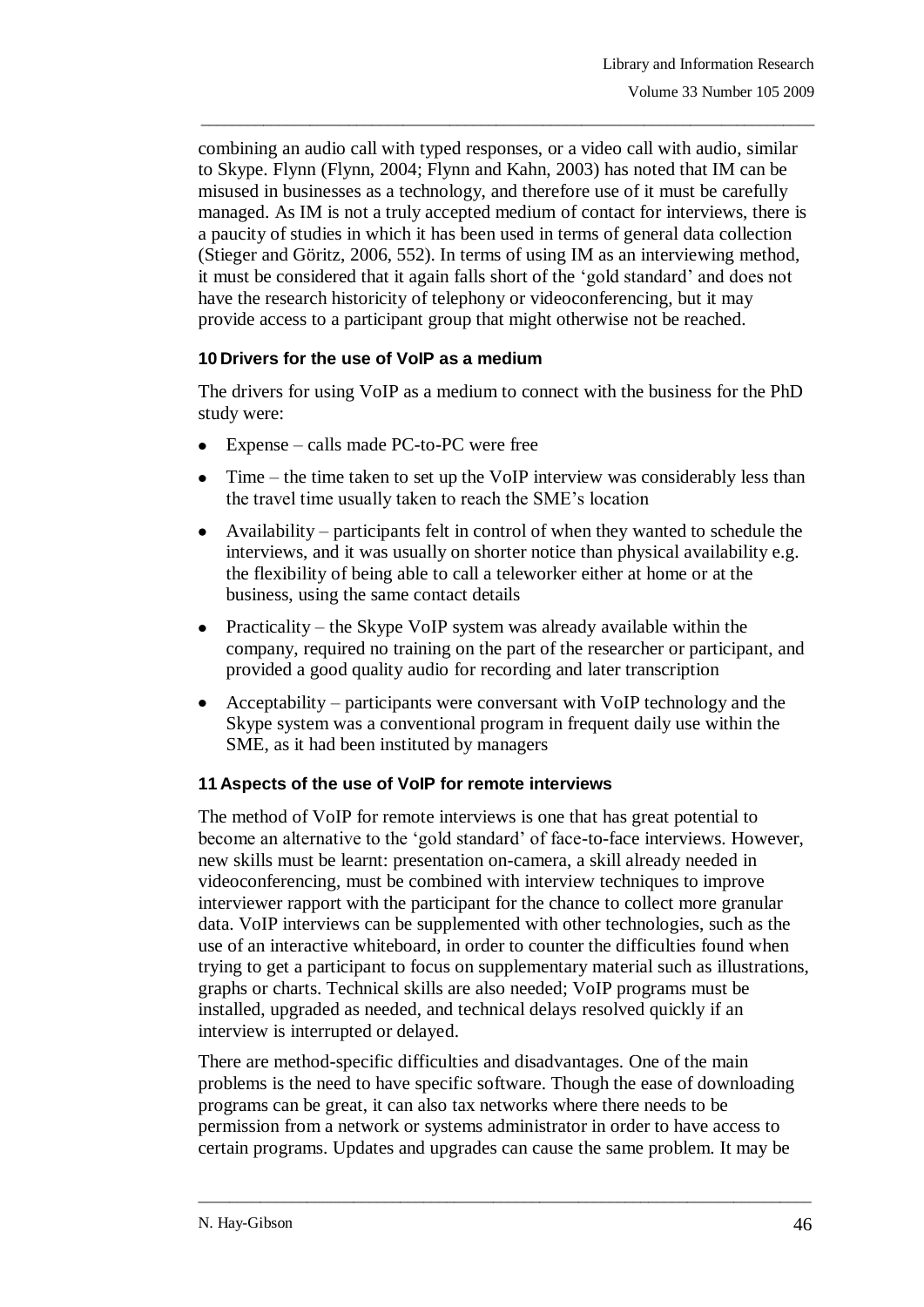advisable in practical examples, to (a) make sure all equipment is ready before the planned session, and (b) ensure that the format of the session is firmly understood beforehand - an unexpected video call may be harassing for the participant, or seen to be an unwanted intrusion. There may be no clause in the research agreement for video capture, or a moratorium on filming in the workplace. In such cases, it is necessary to review the researcher and participant agreement on use of their data in the study before such material is collected. In terms of recording a VoIP video call, if all that is being used from the interview is audio material, there should be no need to record the video element of the call. If there is no use for such data, it may become a liability rather than a source of evidence, due to the research ethics of collection and storage of personal data.

\_\_\_\_\_\_\_\_\_\_\_\_\_\_\_\_\_\_\_\_\_\_\_\_\_\_\_\_\_\_\_\_\_\_\_\_\_\_\_\_\_\_\_\_\_\_\_\_\_\_\_\_\_\_\_\_\_\_\_\_\_\_\_\_\_\_\_\_\_\_\_\_\_\_\_\_\_\_\_

The security within a VoIP call is perhaps as open to interception as email. For very sensitive subjects, it may be less risky to use a face-to-face interview.

## **12Practical hints for maintaining a VoIP interview**

Before arranging VoIP interviews, it may be helpful to check some of the points below to maximise the value of a VoIP interview. There are many similarities to a videoconferencing or telephone interview, but some aspects are more pertinent than others when undertaking either a first VoIP call or interview.

- Be aware that the other party will need to have access to the same services and programs – Skype will not interact with another VoIP client, such as Yahoo Messenger, for instance, even though both have the same facilities.
- Arrangements beforehand to verify what form of interview is required (e.g. intention to make a voice call, versus a video call) allow you to choose which form of recording set-up is best for the material you will be collecting.
- An agreement of who will call whom is useful as an email reminder in confirming arrangements. If it is available, an Instant Message reminder through the VoIP service just beforehand can also be useful to a remote worker.
- Allow a certain amount of time for participants to respond to questions, whilst at the same time watching for a 'call dropout' (disconnection), which can happen with VoIP calls. Causes of call dropout can be as simple as a poor Internet connection with either party, but it may mean that there is moderate to significant difficulty in maintaining the call, or there may be interruptions of static on the line that can obscure parts of a recording. Explaining to the participant what has happened can minimise the interruption to their train of thought.
- If the participant/s are not used to holding a conversation over VoIP services, the process may be more difficult. VoIP is not the best choice for use with participants who show an aversion to technology, and may not be easy to use with those who are visually or hearing impaired. For elderly or infirm participants who are unfamiliar with ICT, the process may be more stressful than a telephone interview. Be sensitive to their needs and inclinations.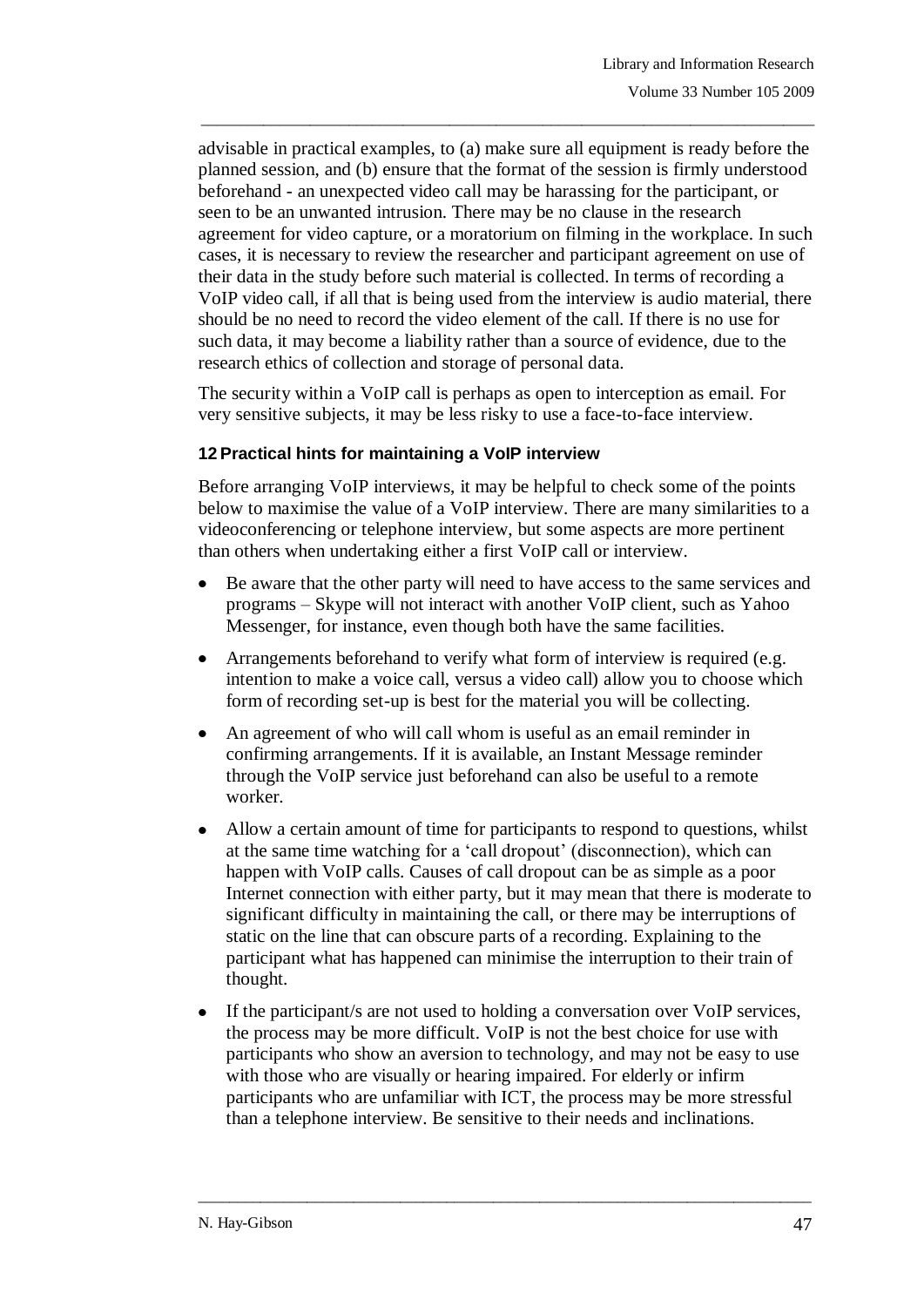Identify which assistive technologies might make a difference to the use of VoIP. In the researcher's case study, an interactive whiteboard was used, but the principle of using interactive media alongside VoIP could be extended to references to other online material, photographs, group wikis, film clips or other media.

\_\_\_\_\_\_\_\_\_\_\_\_\_\_\_\_\_\_\_\_\_\_\_\_\_\_\_\_\_\_\_\_\_\_\_\_\_\_\_\_\_\_\_\_\_\_\_\_\_\_\_\_\_\_\_\_\_\_\_\_\_\_\_\_\_\_\_\_\_\_\_\_\_\_\_\_\_\_\_

Another point that has been noted has emerged from experience in using Skype: headphones may give a better experience within a VoIP call. This method was not used within the two SME VoIP interviews, as the digital recorder was being used with the computer's external speakers. Headphones may be more useful with a computer-based recording. Personal preference means that the way that participants and researchers choose to interact with the VoIP software will change the form of recording methods used for the interview.

## **13 Conclusion**

The use of VoIP as a method for remote interviewing is one with great potential in qualitative research, and may be used in preference to current technologies to gain access to participant groups. In examining VoIP as an interview method, the researcher experience has been described fully in terms of the conducting of two VoIP interviews in order to relate specific experiences, both positive – such as the longer time spent in interview with participant 2, and negative, such as the call disconnections part-way through interview. The addition of an electronic whiteboard in connection with the interviews handled the need to show participants material in-session, and allowed them to interact with the materials. This interaction may have contributed to a longer interview period.

Whilst there can be comparison with a 'gold standard' of face-to-face interviewing, VoIP has shown that this alternative method can achieve results with participant groups, building on skill-sets for remote interviewing, interpreted with new technology.

## **References**

Bampton, R. and Cowton, C. J. (2002) The E-interview [online]. *Forum: Qualitative Social Research*, **3**(2) Art.9. URL: [http://www.qualitative](http://www.qualitative-research.net/index.php/fqs/article/viewArticle/848/1842)[research.net/index.php/fqs/article/viewArticle/848/1842](http://www.qualitative-research.net/index.php/fqs/article/viewArticle/848/1842) [accessed 02.06.09].

Branzburg, J. (2007) Talk is cheap: Skype can make VoIP a very real communication option for your school. *Technology and Learning*, **27**(8), 36-38.

Flynn, N. (2004) 'How to implement strategic email management: the 37 rules'. *Records Management Bulletin*, **118** (February), 17-24.

Flynn, N., and Kahn, R. (2003) *E-Mail rules: a business guide to managing policies, security, and legal issues for E-mail and digital communication*. USA: AMACOM.

Lotter, D. (2009) The internet-telephone interview as a classroom teaching tool. *Journal of College Science Teaching*, Jan - Feb, 52-53.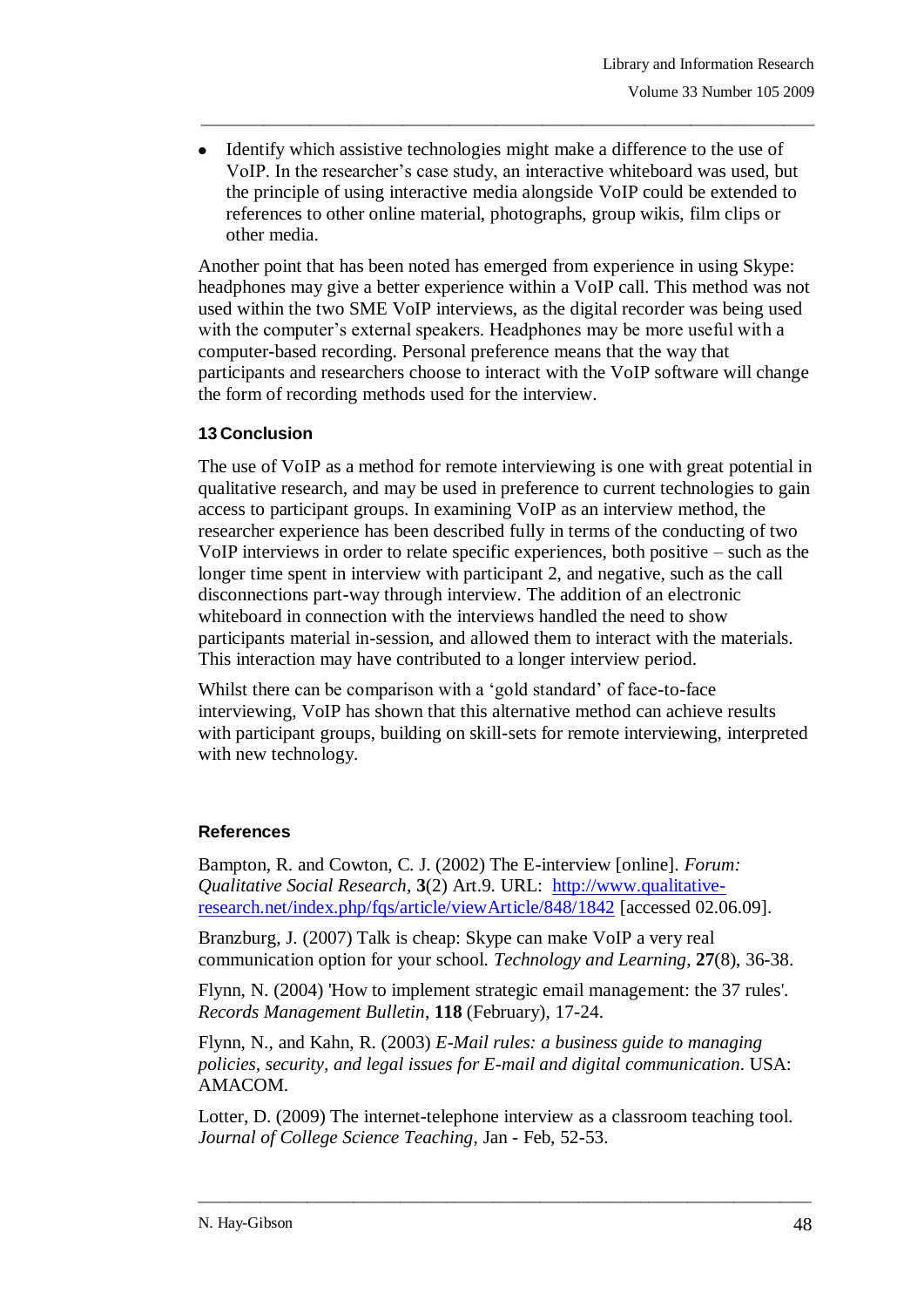Mazzoni, D. (2008) Audacity: [http://sourceforge.net/projects/audacity/.](http://sourceforge.net/projects/audacity/)

McCoyde, J. L. M. and Kerson, T. S. (2006) Conducting intensive interviews using email: a serendipitous comparative opportunity. *Qualitative Social Work*, **5**(3), 389–406.

\_\_\_\_\_\_\_\_\_\_\_\_\_\_\_\_\_\_\_\_\_\_\_\_\_\_\_\_\_\_\_\_\_\_\_\_\_\_\_\_\_\_\_\_\_\_\_\_\_\_\_\_\_\_\_\_\_\_\_\_\_\_\_\_\_\_\_\_\_\_\_\_\_\_\_\_\_\_\_

Miltenoff, P., Flanders, J. and Hill, J. (2008) Podcasting for school media specialists: a case study from central Minnesota. Paper presented at the *13th Annual Technology, Colleges and Community Online Conference*, 15-17 April, 2008. URL:<http://etec.hawaii.edu/proceedings/2008/Miltenoff2008.pdf> [accessed 01.06.09].

Northumbria University. (2008) *Northumbria University research ethics and governance handbook 2007-2008* [online]. URL: [http://www.northumbria.ac.uk/static/5007/research\\_handbook.pdf](http://www.northumbria.ac.uk/static/5007/research_handbook.pdf) [accessed 18.06.09].

Sellen, A. J. (1995) Remote conversations: the effects of mediating talk with technology. *Human-Computer Interaction*, **10**, 401-444.

Siemiatycki, J. (1979) A comparison of mail, telephone, and home interview strategies for household health surveys. *American Journal of Public Health*, **69**(3), 238 - 245.

Skype Ltd. (2009) *Skype official website - download Skype free now for free calls and internet calls.* URL: <http://www.skype.com/intl/en-gb/> [accessed 02.06.09].

Stevens, A. (2008) Remote Interviews: Not so difficult if you know how. *Accountancy Ireland*, **40**(6), 88 - 89.

Stieger, S. and Göritz, A. S. (2006) Using instant messaging for internet-based interviews. *Cyberpsychology and Behaviour*, **9**(5), 552-229.

Straus, S. G., Miles, J. A. and Levesque, L. L. (2001) The effects of videoconference, telephone, and face-to-face media on interviewer and applicant judgements in employment interviews. *Journal of Management*, **27**, 363-381.

Sturges, J. E. and Hanrahan, K. J. (2004) Comparing telephone and face-to-face qualitative interviewing: a research note. *Qualitative Research*, **4**(1), 107-118.

Twiddla. (2008) Team whiteboarding with twiddla - painless team collaboration for the web. URL:<http://www.twiddla.com/> [accessed 02.06.09].

Webster, J. (1998) Desktop videoconferencing: experiences of complete users, wary users, and non-users. *MIS Quarterly*, **22**(3), 257-286.

Worth, A. and Tierney, A. J. (1993) Conducting research interviews with elderly people by telephone. *Journal of Advanced Nursing*, **18**, 1077-1084.

Yankelovitch, N., Walker, W., Roberts, P., Wessler, M., Kaplan, J. and Provino, J. (2004) Meeting central: making distributed meetings more effective. *Proceedings, Computer Supported Cooperative Work (CSCW 2004)* **6**(3), 419-428.

\_\_\_\_\_\_\_\_\_\_\_\_\_\_\_\_\_\_\_\_\_\_\_\_\_\_\_\_\_\_\_\_\_\_\_\_\_\_\_\_\_\_\_\_\_\_\_\_\_\_\_\_\_\_\_\_\_\_\_\_\_\_\_\_\_\_\_\_\_\_\_\_\_\_\_\_\_\_\_

\_\_\_\_\_\_\_\_\_\_\_\_\_\_\_\_\_\_\_\_\_\_\_\_\_\_\_\_\_\_\_